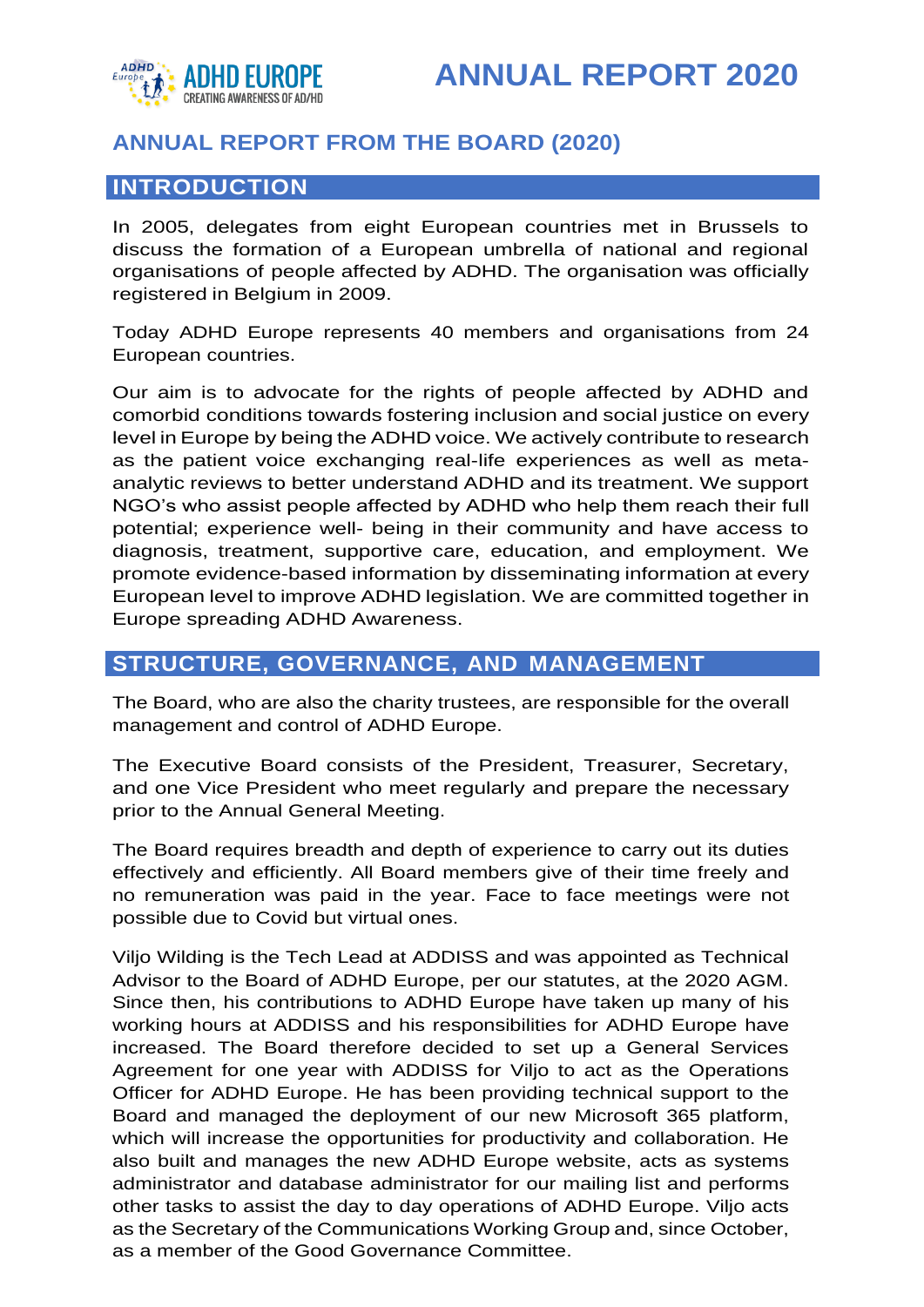

# **Board Meetings**

The role of the Executive Committee is to manage and oversee all the legal and administrative work of ADHD Europe. It prepares paperwork and assists the President in preparing the Agenda for Board meetings. Especially the treasurer and secretary had a lot of work to manage the administrative tasks.

Although the Board is only required to meet four times in the year, the Board functions as an administrative body while there is no funding for any paid staff. This means the workload is spread across the Board.

In 2020 there were over 20 board meetings held. No meetings were face to face due to covid, however the Board had meetings via zoom or teams. Some of the meetings were just the Executive Committee, but most were the full Board. Board members are very committed to their roles and have all put in many hours of their time over and above what is expected of them. The president met with Andrea Bilbow in August 2020 in London for administrative work.

### **The Board in 2020**

**President** Myriam Bea (Elected June 2020)

**Treasurer** Chantel Fouche (Elected April 2018)

**Secretary** Christina Georgiadou (Elected June 2020)

**Vice Presidents** Marko Ferek (Elected April 2018) Andrea Bilbow (Elected June 2020)

### **Ordinary Board Members**

Hans van de Velde (Elected April 2018) Carola Stivala (Elected April 2018) Isabel Rubio (Elected April2018) Hrannar Björn Arnarsson (Elected June 2020)

You can find out more about our board members at https://adhdeurope.eu/about/meet-the-board/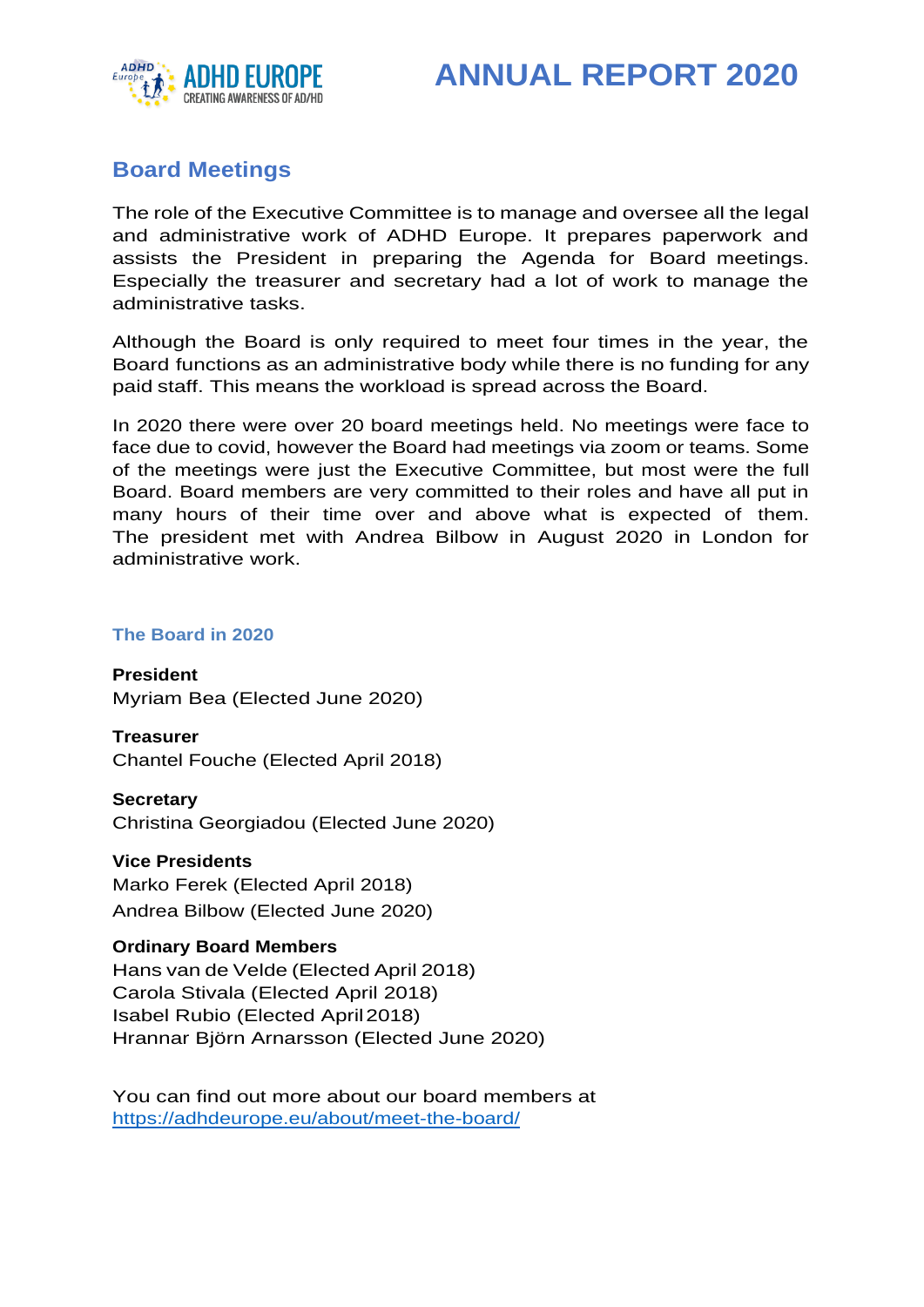



### **Professional Board**

Our professional advisory board exists to bring the perspective of professionals who work with ADHD to ADHD Europe and assist our Board where scientific knowledge is required.

**The Professional Board in 2020**

Prof Sandra Kooij Prof Philip Asherson Dr Dr Anthony Ramos Prof Barbara Franke Prof Tobias Banaschewski MDPhD Dr Susan Young Dr Kate Carr-Fanning

# **REVIEW OF ACTIVITIES AND ACHIEVEMENTS**

The Board created subcommittees to look at different aspects of the organisation. We used the different strengths of our Board members to focus on different sections of our workplan.

### **Good Governance Committee**

#### **Lead: Myriam Bea Supported by Viljo Wilding**

Myriam Bea, Andrea Bilbow and Viljo Wilding continue to update our policies. These will be checked annually to ensure they remain current with approval from the Board, and presentation at our Annual General Meetings with our members.

With regards to statutes, ADHD Europe shall be conforming with the new Belgium law for non-profits organisations. Therefore, we shall be looking into our statutes to amend as necessary to be complaint to the new law. Furthermore, we figured out that other changes maybe helpful for the development of our organisation and we want to start a broader discussion about that. The board is in the process of finalizing a draft to be send out in April 2021 and we will call our member organisations to join the newly founded statutes working group. A final draft should be ready by the end of the year and finally discussed and decided at the 2022 AGM.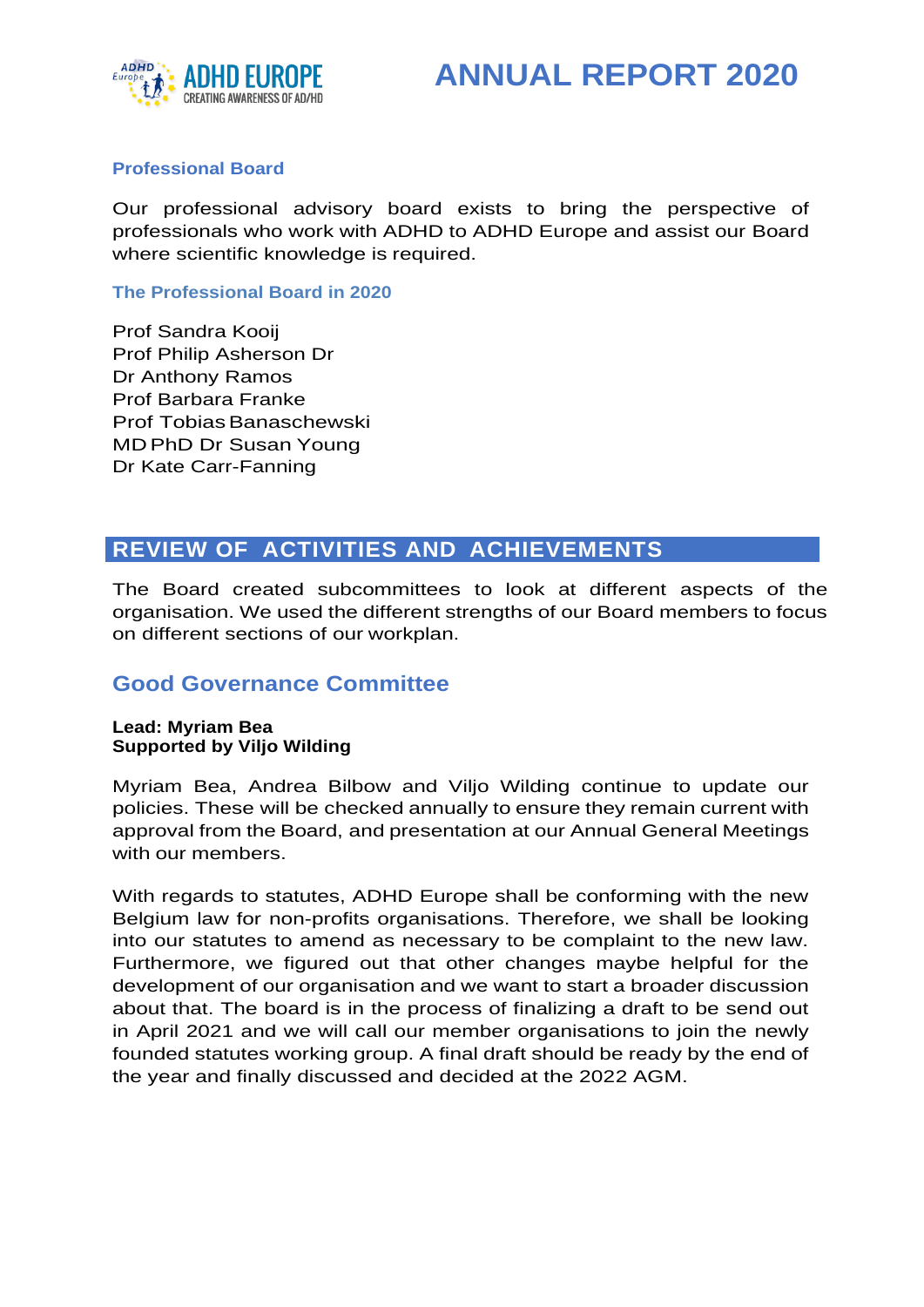

The Board also have policies for internal Board procedures which help the way we operate as a Board and for running the organization with special focus on volunteers.

We have the following policies currently being newly drafted or redrafted to keep up with identified needs of the organisation:

- Policy Handbook which includes: Volunteer Policy and IT Policy
- Expenses Claim Policy
- Managing Finances, Accounting and Banking Procedures, and Memberships

# **Broadcasting ADHD Europe Committee**

### **Lead: Hans van de Velde**

ADHD Europe is 'The Voice of ADHD in Europe'. That is why we created the brand "Broadcasting ADHD Europe". We started maintaining a Youtube channel:<https://www.youtube.com/channel/UC4PNzbOhYlZTPfIXRn4p6fA>

Subjects related to ADHD are popular, like sexuality, relationships, women and hormones, sleep. The number of views on Youtube is growing from about 500 at the start to about 8.000.

During 2020 the following webinars were held:

- 09 May, ADHD and Isolation Helpful hints for families and individuals Kevin Roberts (474 views)
- 01 October Women, ADHD, and Hormones Webinar (7,986 views)
- 19 November, Managing Complex Kids in Complex Times with Elaine Taylor-Klaus (336 views)

For 2021 the following subjects are planned:

- Addiction & ADHD (with Prof Antoni Ramos-Quiroga, psychiatrist, prof at Barcelona university, Spain)
- Survey ADHD in Europe (with our board member Carola Stivala)
- Microbiome (with Dr. Alejandro Arias Vasquez Radboud University, Netherlands)
- Medications, Coaching, Neurodiversity, Treatment & Tools and Relationships.

The webinars are organised by Viljo Wilding as moderator and Hans van de Velde as the host-interviewer. They are happy to be supported by Beatrice Blackett, Nina Hovén, Marko Ferek and Andrea Bilbow.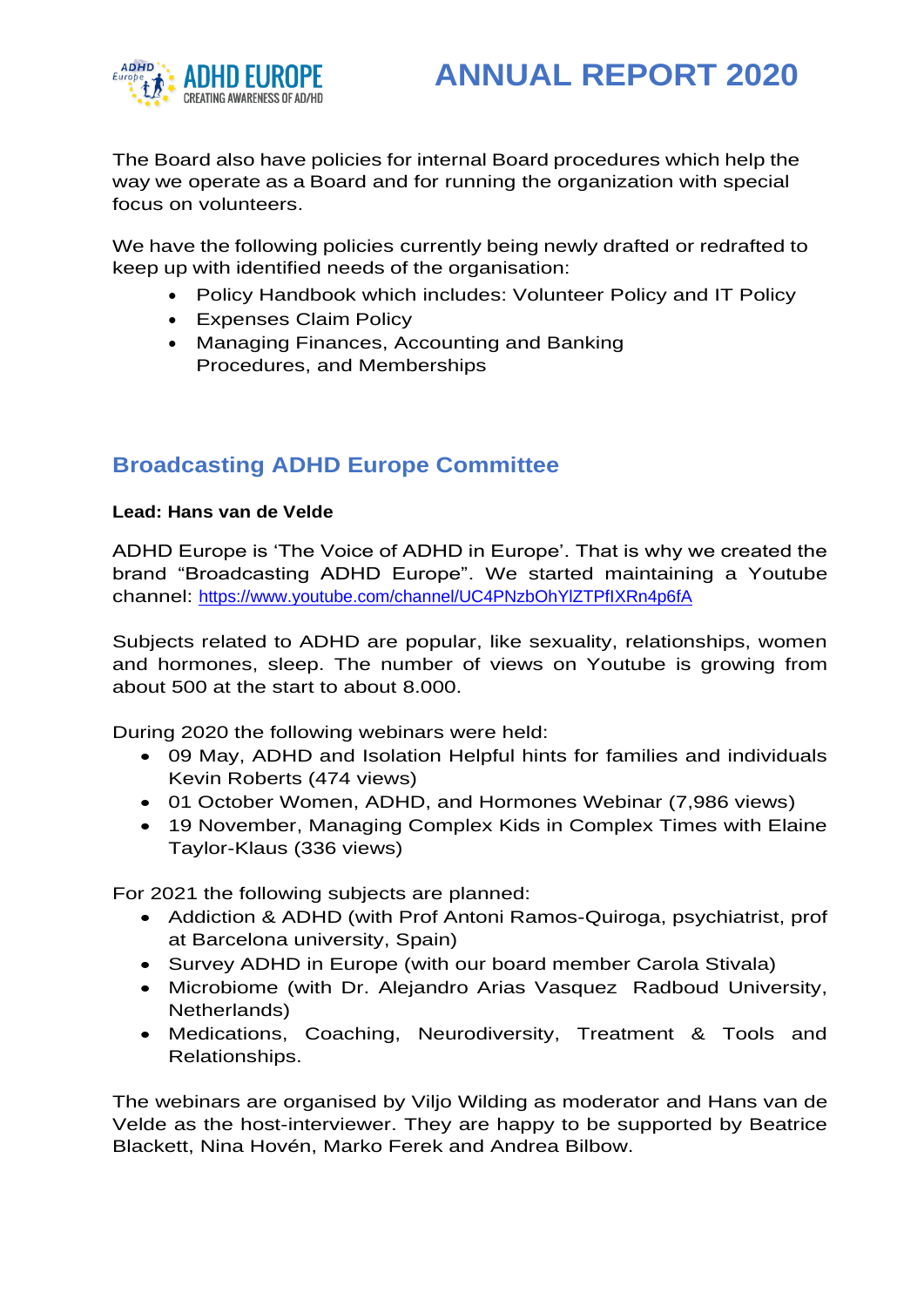



## **Surveys and Research Committee**

#### **Lead: Carola Stivala**

Last year during the 2020 AGM, the survey results were presented in a PowerPoint. Together with the workgroup members Dr. Rob Pereira, Stephanie Clark, Joanne Norris, Christina Georgiadou, Andrea Bilbow and Chantel Fouche, the report was written and reviewed. The final report received praise from our Professional Board: "an important document" (Prof. Barbara Franke), "interesting" (Dr. Susan Young).

An ADHD Europe Broadcasting webinar for the ADHD Europe members organisations and the public will be held and a digital copy provided soon to all members. The executive summary of the report "Diagnosis and treatment of ADHD in Europe, Survey 2020" is as follows:

The Survey (answered by 22 member organisations from 19 countries) reflects some positive changes over the last decade, compared to the previous surveys, namely:

1) the number of countries with national guidelines for ADHD have increased 2) more medication brands are available

3) increased specialist awareness of 'ADHD in adults' as well as the 'lifelong condition of ADHD'

Unfortunately, there remain circumstances that are in dire need of improvement:

1) Continued long waiting lists for children to access diagnostic services in most member countries; (contrary to the early intervention advice of the NICE 'gold' standard).

2) Continued inadequate provision of health services for adults in many countries (while research shows that untreated ADHD can lead to increased risk self-medication or drug addiction, unemployment, increased traffic accidents, etc) and lack of family clinics where child AND parent can be treated simultaneously (as ADHD is a heritable trait).

3) 'Generic' medication brands. Some members report increased medication side-effects for minors using generics, others report positive effects. This urgently warrants unbiased research, including research into comparative medication efficacy and treatment adherence with branded and generic medication. National medicine procurement systems may take mainly price into consideration whilst lacking specialist and patient feedback mechanisms (except for extreme physical side-effects). In addition, 'out of stock' situations jeopardise especially youths during examination times.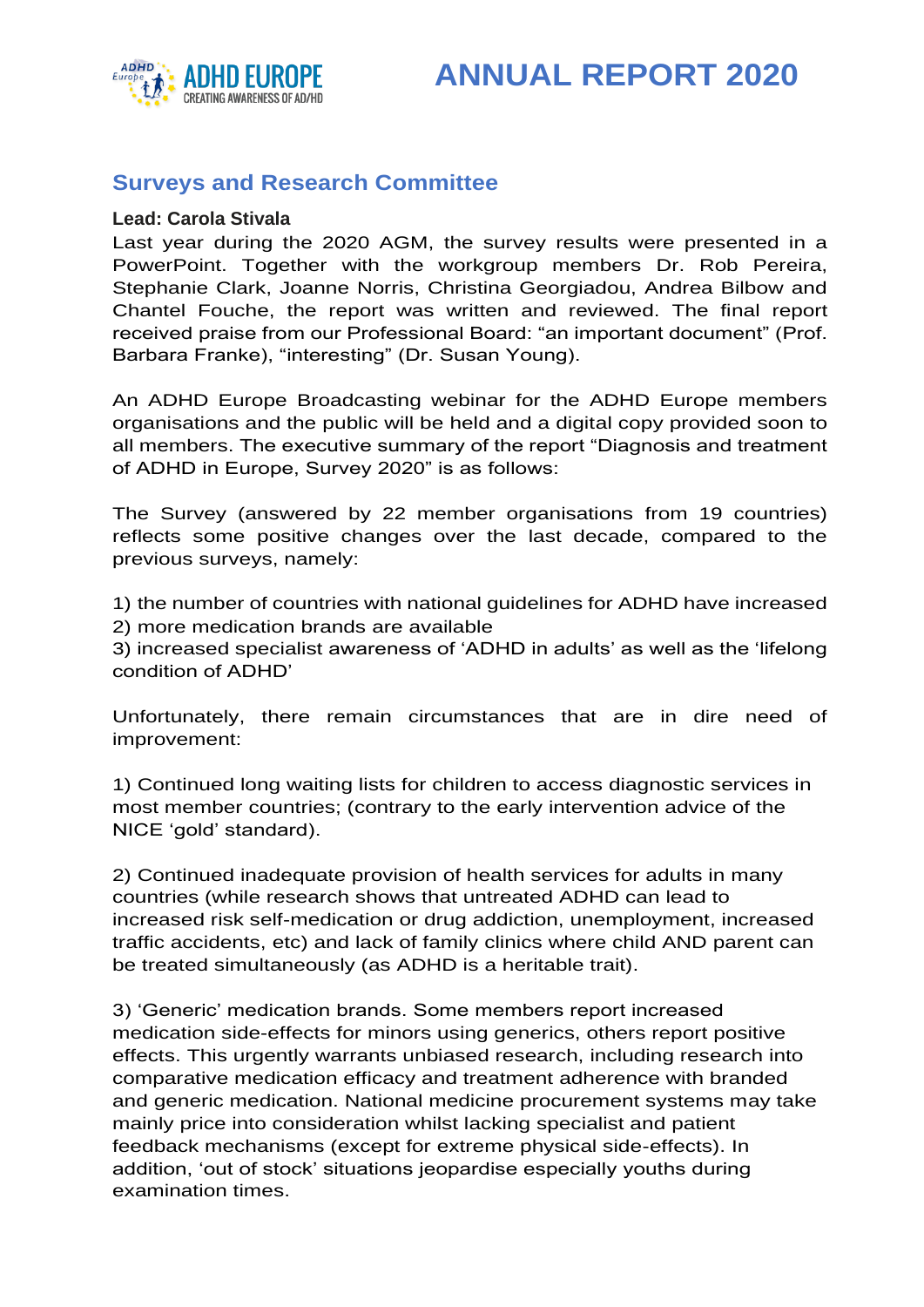



4) Lack of access to specialists and lack of medication options. National and regional discrepancies exist (especially in rural areas of large countries, island (countries) and Eastern European countries) which are often due to inadequate national funding for mental health services.

5) Continued cultural "stigma" about ADHD amongst specialists, in the media and the general public. Some member countries even mention that dominant professionals apply a psychoanalytic approach only instead of a multi-modal treatment approach for children and adults with ADHD. There are different viewpoints on ADHD as a disorder and on its medication in society.

**The survey shows that -despite positive developments- the ideal situation, in which an individual with ADHD can access the same standard of care and medication wherever they are in the EU, is still very far from reality.** 

It is evident that research, support and contact between members of ADHD-Europe is beneficial to the European ADHD community.

Next, the Survey and Research workgroup is interested in a confidential survey regarding the members of ADHD-Europe in order to exchange more current details about their organisation, members, activities and exchange of opinions and most urgent topics of action.

## **Social Media & Communications Committee**

**Lead: Andrea Bilbow Supported by Viljo Wilding**

The communications committee with their members Andrea Bilbow, Viljo Wilding, Hrannar Arnasson, Chantel Fouché, Vilhjálmur Hjálmarsson, Christina Georgiadou and Marko Ferek manages ADHD Europe's digital communications with members and the general public.

### **Website**

Our new, streamlined website was launched in June 2020. The website showcases our work and partnerships with researchers and other organisations in Europe and across the globe. The website gets around 10,000 unique visitors each month. We invite members to submit content for us to feature on the website – you can email the committee on [communications@adhdeurope.eu.](mailto:communications@adhdeurope.eu)

### **Twitter**

As of March 2021, we have 3,531 followers. We regularly tweet information about our work and about the research projects we are apart of, and we would love to use this platform to promote our members.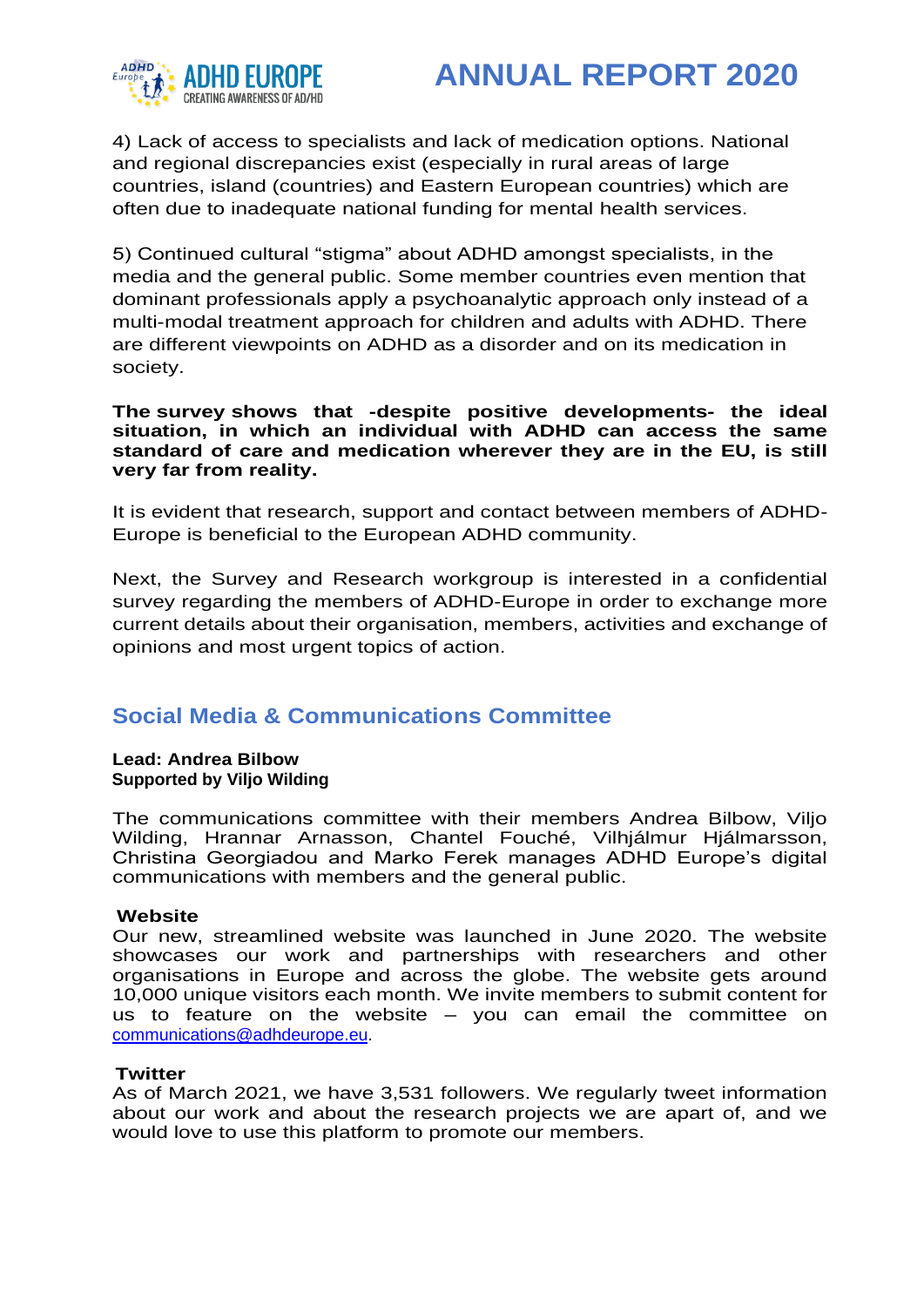

#### **Facebook**

We maintain our two Facebook groups and public Facebook page.

Our Facebook page has 3,447 followers as of March 2021 – up 1,000 since April 2020! This is thanks to the dedicated work of Hrannar Arnasson, who has been ensuring that the page is active and boosting the Broadcasting ADHD Europe webinars.

Our private Member Organisations' Facebook group has 93 members, and our public Facebook page which anyone can join has 4,103 members from all around the world. This group is moderated by four admins to prevent malicious posts – Andrea Bilbow, Christina Georgiadou, Marko Ferek, and Viljo Wilding.

#### **Newsletter**

We have started to send out an email newsletter, initially on a monthly basis, with a version for members and a version for the general public. This has included information about our research involvements, upcoming webinars, and other interesting information. We have not had much to report in this newsletter in 2021 but we hope to improve the regularity of the newsletter. Our public mailing list has 346 people signed up through our website, and we have 1,245 people on our mailing list for Broadcasting ADHD Europe updates.

## **Coaching Committee**

#### **Lead: Hans van de Velde Supported by Carola Stivala & various members**

The Working Group Coaching has met five times since last year's AGM. Group members are: Marie Enback (Sweden), Beverley Nolker and Linda Fox (England), Agnes Hajdu (Hungary), Monica Conversaro (Italy), Beverley Sinton (Belgium), Trish Nymark (Denmark), Sigrún Jónsdótter (Iceland), Fred Schenk (France), Sue Chrysostomou (Cyprus) and Ute Kögler (Germany). We are happy and proud that a number of members are actively participating in the Working Group Coaching.

Next to medication and other treatments, coaching for people with ADHD is a well known means for support. However not much is clear about what a person with ADHD may expect of a coach. Besides there are not many qualified coaches in Europe that address ADHD.

Aims of the group are: study and exchange information, experiences as well as scientific and practical knowledge about coaching methods for people with ADHD. The group also updates the practical guide from time to time. As a first result we published the *Practical Guide for finding a coach for your ADHD* (June 2020). [Weblink here](https://adhdeurope.eu/wp-content/uploads/2020/08/Practical-Guide-finding-coach-for-your-ADHD-v29June20-.pdf)

This working group will also be advising the board on various issues related to coaching ADHD in Europe. The group is giving input to the webinars group with suggestions for subjects, speakers or other matters within the field of coaching.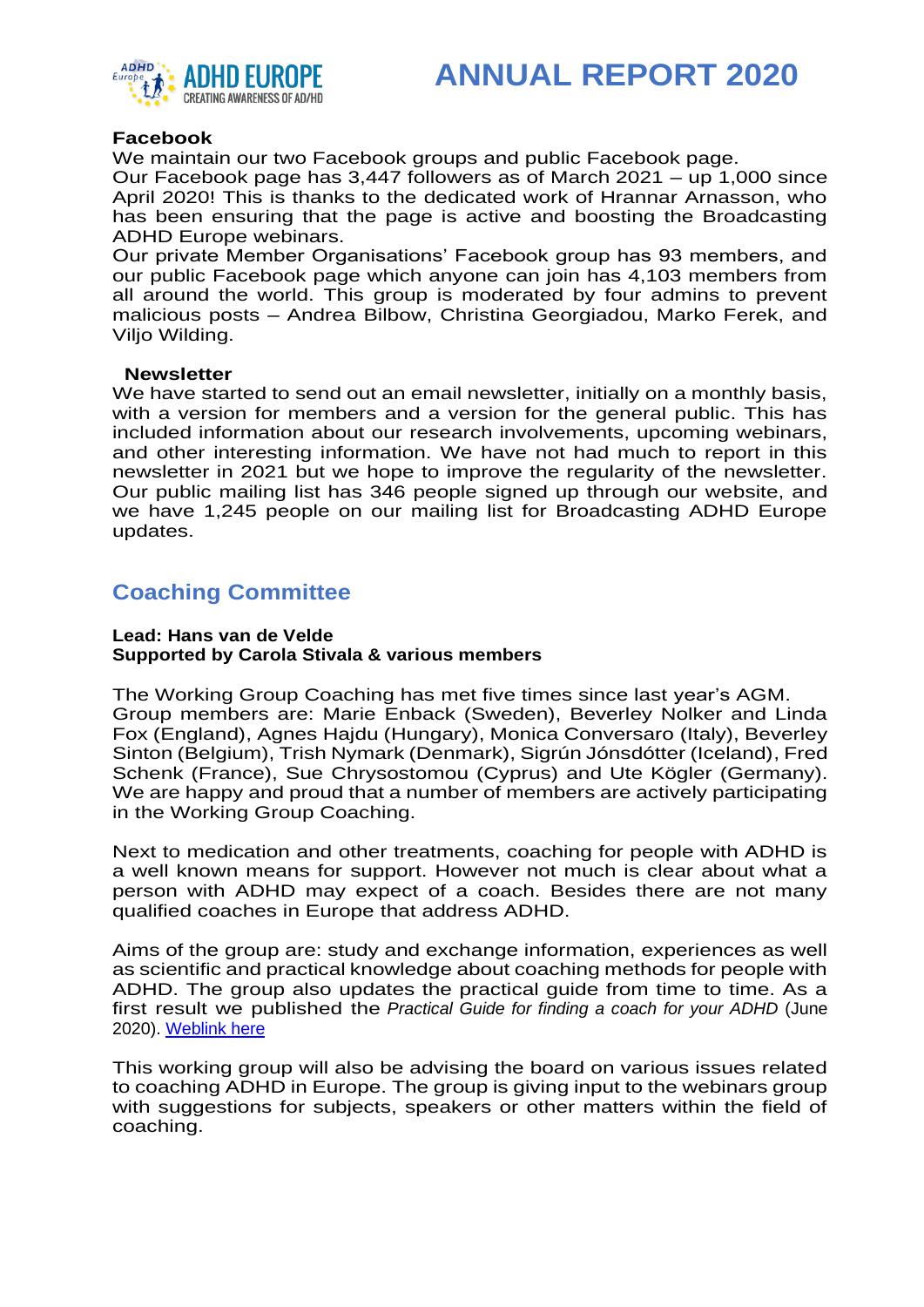

One of the plans for 2021 is to actively stimulate the training of coaches and psychologists in Europe to enable them to give professional guidance to people with ADHD. At the moment we are looking for a budget to invest in the acquisition of funding's, like the European Erasmus+ fund. Such a grant could finance courses and trainings for quite a few professionals who already have the basic skills. With the backing or support of ADHD Europe as a legal entity might be able to organise this for the members of ADHD Europe and their professional relations.

## **Neurodiversity**

### **Lead: Myriam Bea**

Group participants are Joanne Norris, Johannes Streif, Marko Ferek, Isabel Rubio and Hans van der Velde. There have been three meetings and a draft paper. We have discussed the definition of neurodiversity and explored ways to integrate the discourse about neurodiversity in our work and in the texts we publish. It needs time to change our own language. We discussed the wordings we and others use. Like, for example instead of "genetic anomaly" use "genetic variant". Work to be continued and more volunteers welcome.

### **ADHD Awareness Month Committee**

**Lead: Andrea Bilbow and Chantel Fouché**

At the beginning of 2019, Andrea Bilbow had made contact with the ADHD Awareness coalition based in the USA. ADHD Europe joined with the coalition to roll out a universal theme for ADHD Awareness month across the globe. Meetings started in March 2020 and held regularly thereafter to the lead up of October Awareness Month.

For 2020 the coalition had asked members for input and posted ADHD experts' [answers to common questions](https://adhdawarenessmonth.org/questions-and-answers/) each day during October. We were delighted with the enthusiastic response from the ADHD professionals who we approached and their willingness to share their expertise. A big thanks to the [Common Questions, Reliable Answers contributors.](https://adhdawarenessmonth.org/schedule/) More information about our ADHD Awareness work in October 2020 can be found on the ADHD Awareness Month coalition site <https://adhdawarenessmonth.org/>

For 2021, we hope to continue this theme, tackling more common questions, with reliable answers from professionals around the globe.

## **Aims and Objectives Committee**

### **Lead: Myriam Bea**

### **Supported by the whole board**

This committee pretty much dissolved in monthly board meetings and board members continue taking various actions. Due to Covid restrictions ideas and plans couldn't be implemented. Work is ongoing and we will keep you posted.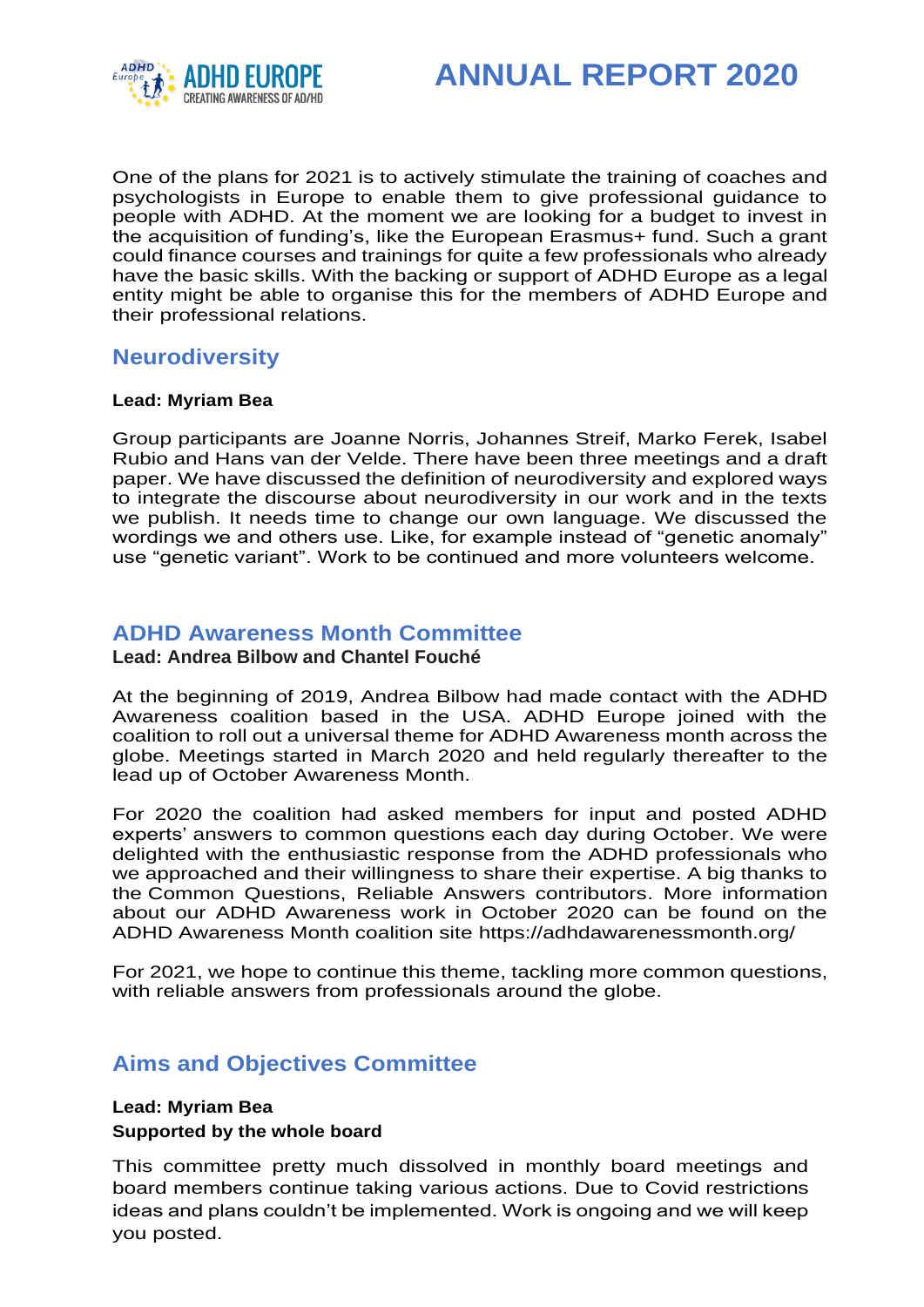

# **PARTICIPATION, REPRESENTATION, AND ENGAGEMENT**

2020 has been challenging for all due to the Covid epidemic. Where possible the members of the board have been for the ADHD voice bycollaborating, sharing and networking with our European Network. Being an ambassador for ADHD Europe is a great privilege and our board members are grateful for the opportunities they have to attend events and promote ADHD Europe's work.

Unfortunately, the 8th World Congress on ADHD was cancelled in 2020, and the 2021 event will take place virtually on 6 – 9 May 2021.

## **February 2020**

### **18 February 2020 – Brussels, Belgium – EFNA (Parliament)**

EFNA together with European Brain Council and EAN, brought together at Parliament representatives from WHO, EU Member States, NCD global and European advocacy groups, patient organizations, clinicians and more, along with Members of the European Parliament and European Commission advocating for parliament to include Brain Health as a Global Priority and recognize non-communicable diseases (NCDs). Chantel Fouche represented ADHD Europe at this event.

### **May 2020**

### **8 May 2020 - MHE Annual General Meeting & Workshop (Virtually)**

Chantel Fouche represented ADHD Europe at the Mental Health Europe's Annual General Meeting.

### **25 – 26 May 2020 - EFNA Annual General Meeting & Workshop (Virtually)**

Myriam Bea and Chantel Fouche represented ADHD Europe at the annual General Meeting whereby EFNA had a well informed speaker to speak to us about statutes and the new Belgium Legislation for Non Profit organisations. The workshop covered *Ensuring Meaningful Patient Involvement in EAN activities.*

### **July 2020**

### **14 July 2020 – - Gamian Annual General Meeting (Virtually)**

Andrea Bilbow represented ADHD Europe at the annual General Meeting. Four of our member organisations who are also members of Gamian Europe attended this event, represented by Johannes Streif from ADHS Deutschland, Beverley Sinton & Chantel Fouche from ADHD, ASC &LD Belgium, Andrea Bilbow from ADDISS and Christina Georgiadou from ADHD Hellas.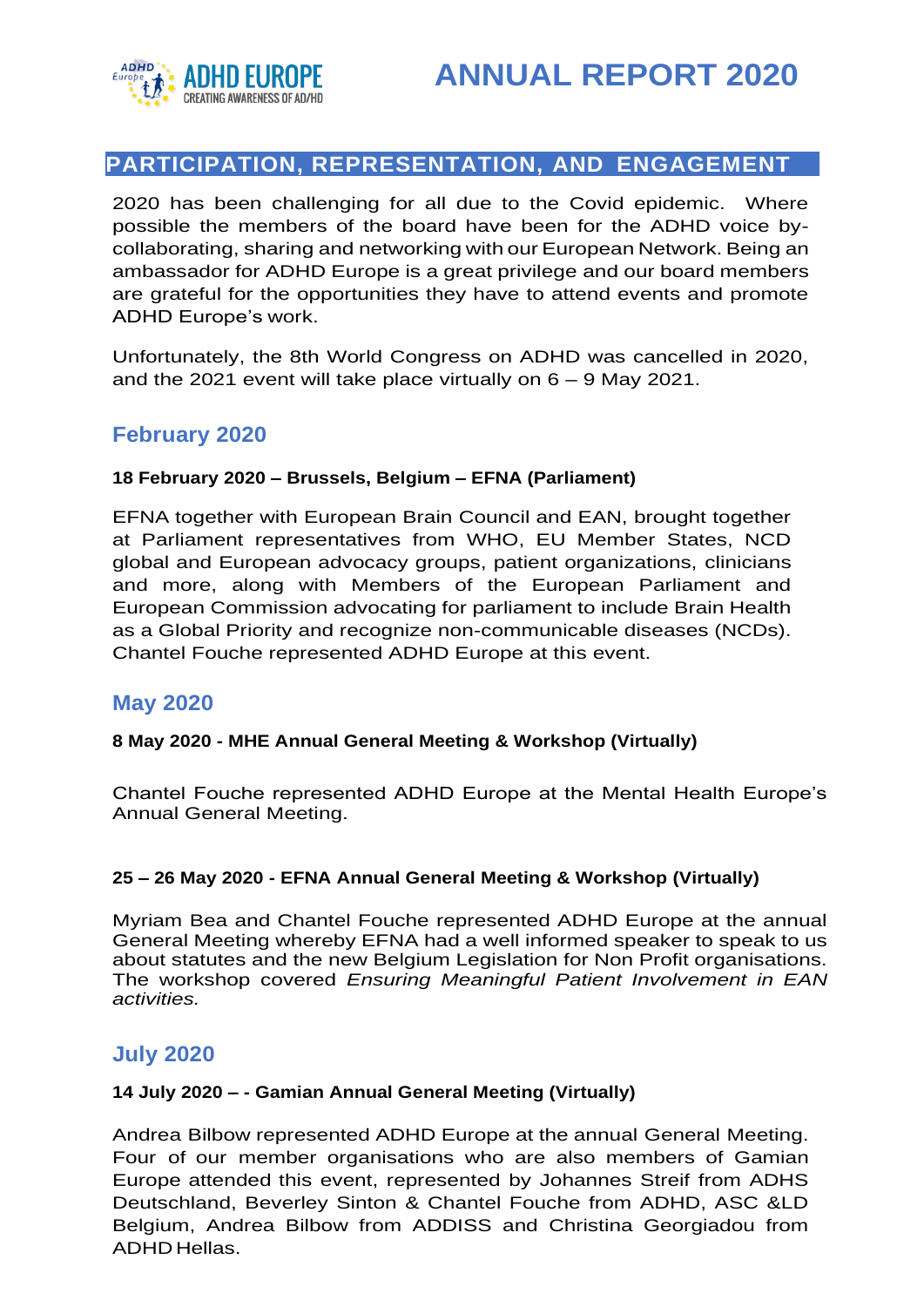

# **October 2020**

### **17 October 2020 International Consensus on ADHD. Methylphenidate & WHO**

Myriam Bea was invited by the Catalonian Federation for ADHD parents to join this conference celebrating ADHD Awareness Month. Participants included Stephen Faroane (President of World Federation of ADHD), Myriam Bea representing ADHD Europe, and three Spanish organisations namely, Maite Urkizu (President of FEAADAH), Juan Pérez (President of FCAFATDAH) and Isabel Rubió (President of Fundacion ADANA) who moderated this online event.

## **RESEARCH PROJECT PARTNERSHIPS**

### **The EU 2020 Strategy**

Europe 2020 is a 10-year plan, running from 2010 to 2020 for sustainable, inclusive economic growth. Targets were set for member countries that included reducing poverty, unemployment and increasing educational attainment. The strategy produced a large amount of Grant funding for research and innovation and ADHD Europe has been able to benefit from some of that.

## **The CoCa Project [\(www.coca-project.eu\)](http://www.coca-project.eu/)**

CoCA studies comorbidity between the most frequent psychiatric conditions, ADHD, mood / anxiety and substance use disorders, and a highly prevalent somatic disease, obesity.

Our President, Andrea Bilbow, sits on the Scientific Ethical Advisory Board and the Impact Board of this project and attended regular meetings around Europe.



## **The Eat2BeNice Project [\(https://newbrainnutrition.com\)](https://newbrainnutrition.com/)**

Studying the effects of nutrition and lifestyle on impulsive, compulsive, and externalizing behaviours).

The main Goals of Eat2BeNice are:

- to identify nutritional drivers and lifestyle variations that prevent detrimental effects of impulsivity and compulsivity across the lifespan, taking socio-economic environment and sex;
- to characterize the etiological paths leading to impulsivity and compulsivity from the molecular level via the gut (in particular microbiota and their metabolic effects) to the brain;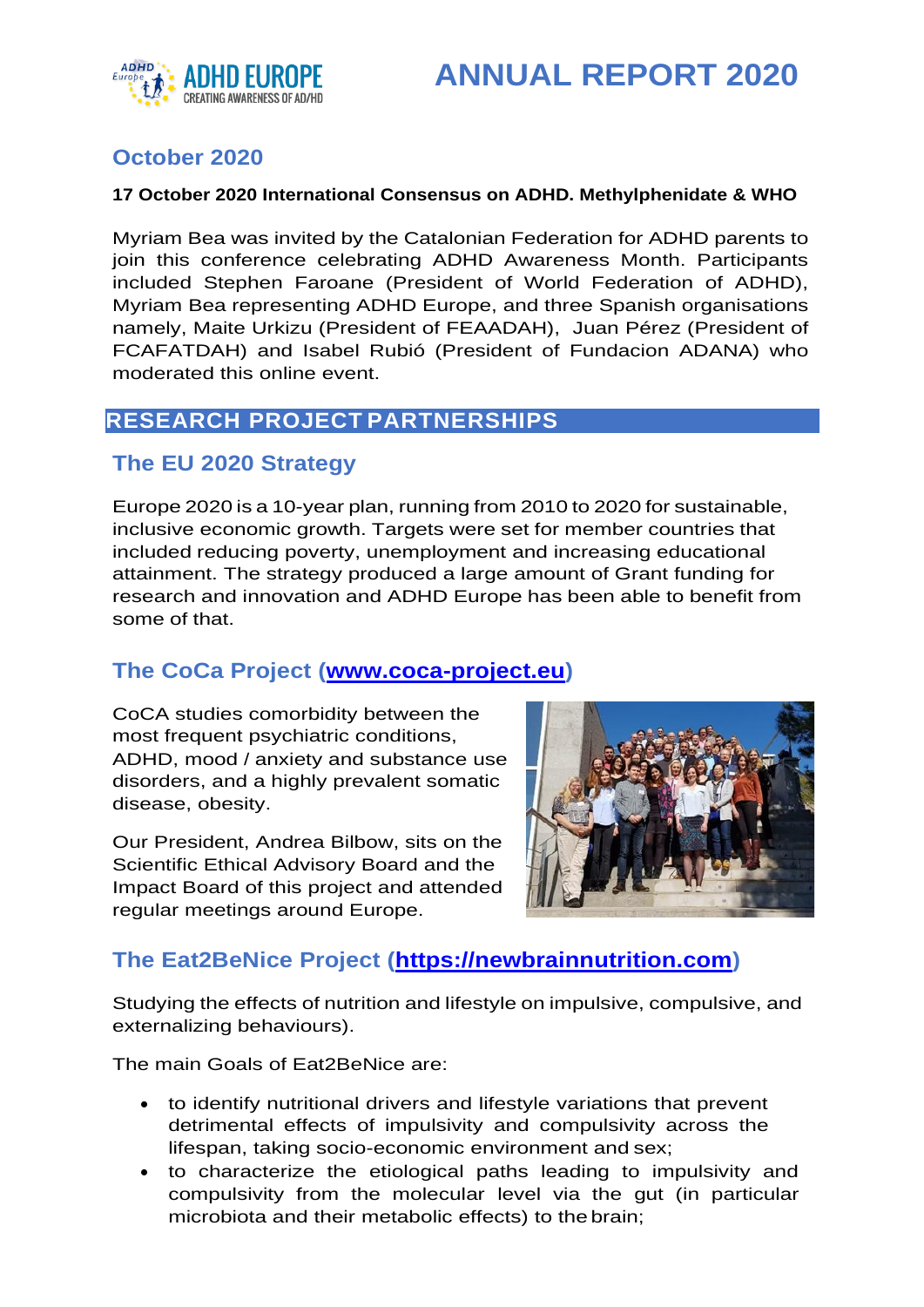



• to promote societal changes that will counteract maladaptive impulsivity and compulsivity by bringing evidence-based information about health- related behaviours (nutrition, lifestyle) to families, clinicians, the general public, and policy makers

In May 2019 Andrea Bilbow, Mauline Vernon, and Chantel Fouche attended this two day Steering Committee Research meeting held in Brussels on behalf of ADDISS and ADHD Europe, empowering the patient voice into research. It is a great opportunity to catch up with our Professional Advisory Board members, Barbara Franke and Toni Ramos-Quiroga (Head of Department of Psychiatry, Spain). We were also able to chat about work to be done on National Brain Plans, EBRA and more with Executive Director from European Brain Council, Frédéric Destrebecq.

### **CANDY Project [\(www.candy-project.eu\)](http://www.candy-project.eu/)**

Investigating the underlying mechanisms of co-morbidities in neurodevelopmental conditions and epilepsy. In February 2019, our President Andrea Bilbow started working with the CANDY consortium giving input to the grant proposal. The grant application was accepted and approved in September 2019.

The European funded research project CANDY investigates the biological links between these neurodevelopmental disorders and co-occurring somatic illnesses and how treatment and monitoring of affected patients can be improved. The project started on 1st of January 2020 and is coordinated by Radboud University (Medical Centre) in Nijmegen, Netherlands.

# **FUTURE PLANS & TAKING ADHD EUROPE TO THE NEXT LEVEL**

Like last year the Board intends to continue their current strategies of building a strong organization and membership that has a voice for people with ADHD. This is done by listening to its members and wherever possible financially or otherwise act on their suggestions.

The Board will be investing incoming resources in the building and maintenance of a new website, a stronger infrastructure, better communication tools, reviewing and maximising our social media presence, promoting and increasing membership and hoping to provide a secretariat to assist with admin, projects and events. We hope to encourage more volunteering and participation from member organisations in different sub groups.